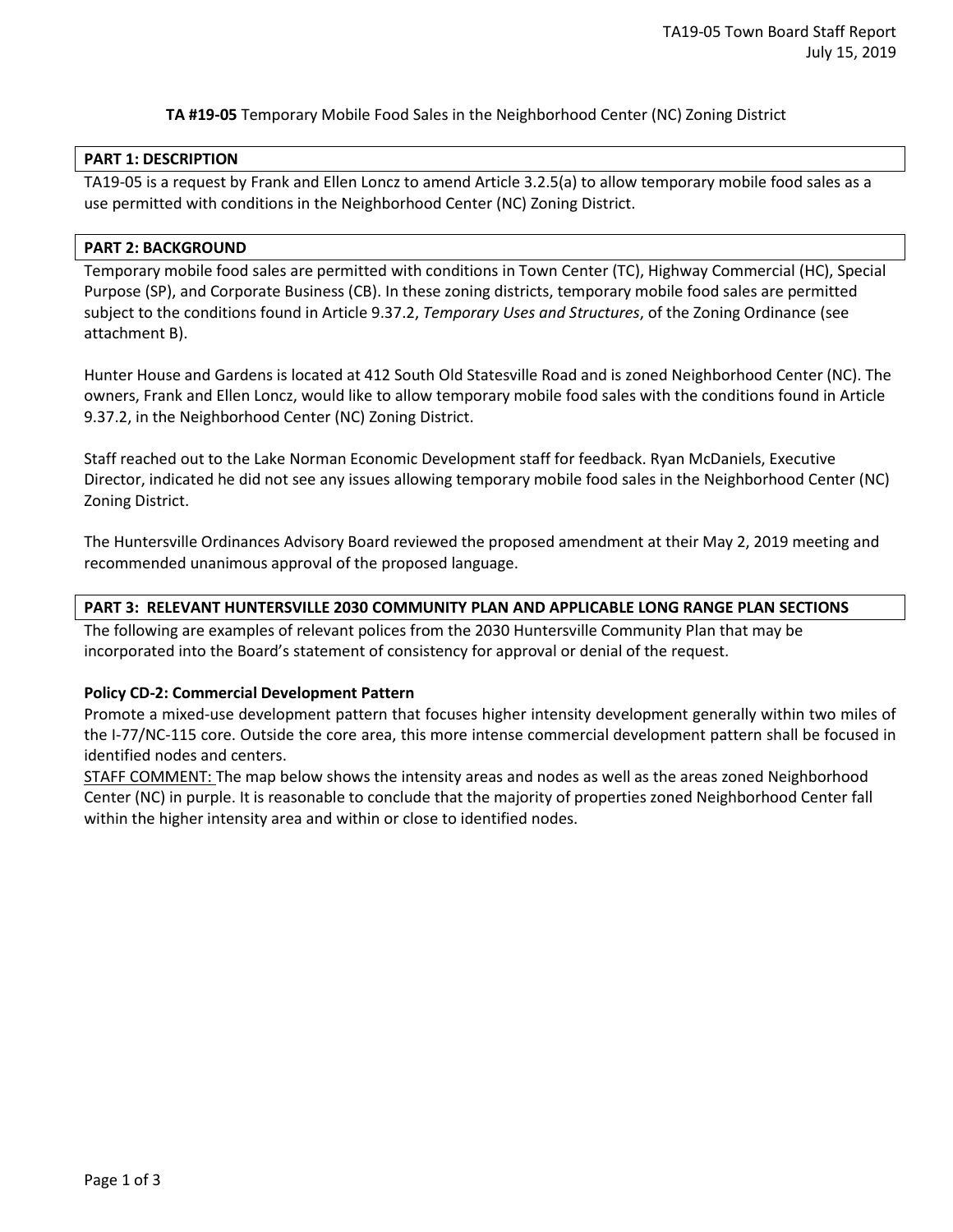

# **Policy ED-12: Business Retention and Expansion (BRE)**

Support "Business Retention & Expansion (BRE)" program of Lake Norman Economic Development.

## **PART 4: STAFF RECOMMENDATION**

#### **Planning Department: Approve (Consistent w/ Plans)**

In considering the proposed amendment, TA19-05, to amend Article 3.2.5(a) to allow temporary mobile food sales as a use permitted with conditions in the Neighborhood Center (NC) Zoning District, the Planning Staff finds the requested amendment consistent with Policy CD-2 and Policy ED-12 of the Huntersville 2030 Community Plan.

It is reasonable and in the public interest to amend the Zoning Ordinance because majority of Neighborhood Center (NC) zoned properties fall within higher intensity areas and temporary mobile food sales would provide added economic activity within the zoning district.

#### **PART 5: PUBLIC HEARING**

The Public Hearing was held on June 3, 2019. No questions were raised from Town Board members and no one from the public spoke for or against the text amendment request.

#### **PART 6: PLANNING BOARD RECOMMENDATION**

The Planning Board recommends approval of the proposed amendment, TA 19-05 to amend Article 3.2.5(a) to allow temporary mobile food sales as a use permitted with conditions in the Neighborhood Center (NC) Zoning District. Based upon the petition being consistent with Policy CD-2 and Policy ED-12 of the Huntersville 2030 Community Plan.

It is reasonable and in the public interest to amend the Zoning Ordinance because the majority of the neighborhood zoned properties fall within higher intensity areas and temporary mobile food sales would provide added economic activity within the Zoning District.